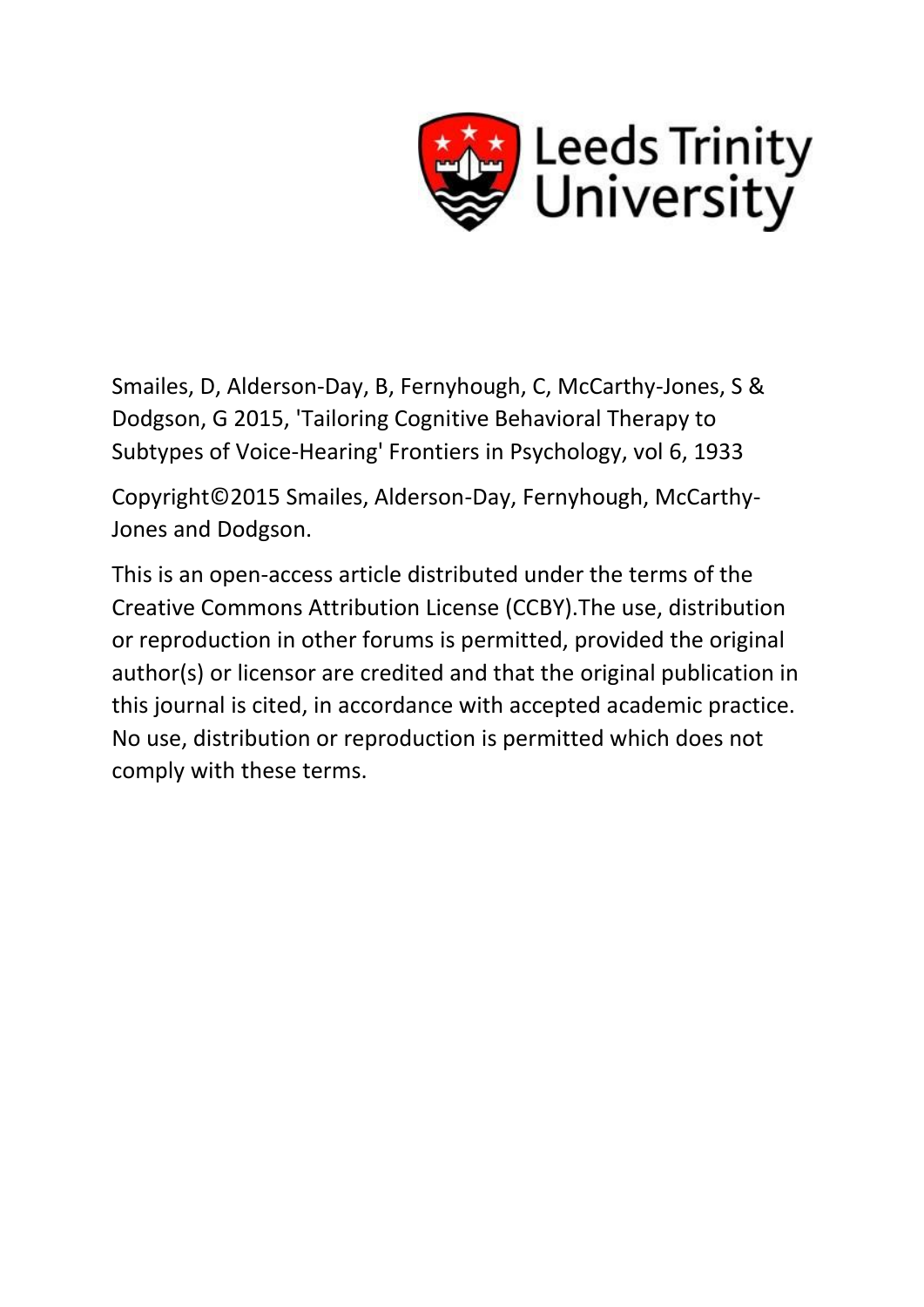



# [Tailoring Cognitive Behavioral](http://journal.frontiersin.org/article/10.3389/fpsyg.2015.01933/abstract) Therapy to Subtypes of Voice-Hearing

#### [David Smailes](http://loop.frontiersin.org/people/175144/overview)<sup>1,2\*</sup>, [Ben Alderson-Day](http://loop.frontiersin.org/people/83251/overview)<sup>1</sup>, [Charles Fernyhough](http://loop.frontiersin.org/people/69831/overview)<sup>1</sup>, [Simon McCarthy-Jones](http://loop.frontiersin.org/people/80140/overview)<sup>1,3</sup> and [Guy Dodgson](http://loop.frontiersin.org/people/237831/overview) $4$

*<sup>1</sup> Department of Psychology, Durham University, Durham, UK, <sup>2</sup> Department of Psychology, Leeds Trinity University, Leeds, UK, <sup>3</sup> Department of Psychiatry, Trinity College Dublin, Dublin, Ireland, <sup>4</sup> Early Intervention in Psychosis, Northumberland, Tyne and Wear NHS Foundation Trust, Ashington, UK*

Cognitive behavioral therapy (CBT) for voice-hearing (i.e., auditory verbal hallucinations; AVH) has, at best, small to moderate effects. One possible reason for this limited efficacy is that current CBT approaches tend to conceptualize voice-hearing as a homogenous experience in terms of the cognitive processes involved in AVH. However, the highly heterogeneous nature of voice-hearing suggests that many different cognitive processes may be involved in the etiology of AVH. These heterogeneous voice-hearing experiences do, however, appear to cluster into a set of subtypes, opening up the possibility of tailoring treatment to the subtype of AVH that a voice-hearer reports. In this paper, we (a) outline our rationale for tailoring CBT to subtypes of voice-hearing, (b) describe CBT for three putative subtypes of AVH (inner speech-based AVH, memory-based AVH, and hypervigilance AVH), and (c) discuss potential limitations and problems with such an approach. We conclude by arguing that tailoring CBT to subtypes of voice-hearing could prove to be a valuable therapeutic development, which may be especially effective when used in early intervention in psychosis services.

Keywords: hallucinations, voice-hearing, psychosis, schizophrenia, cognitive behavioral therapy

# INTRODUCTION

Auditory verbal hallucinations (AVH), or "voice-hearing," refers to the experience of hearing a voice in the absence of an appropriate external stimulus and which "has a sufficient sense of reality to resemble a veridical perception, over which the subject does not feel s/he has direct and voluntary control, and which occurs in the awake state" [\(David, 2004,](#page-9-0) p. 110). Whilst some voice-hearers report that their experiences have a broadly positive impact on their lives (e.g., [Jenner et al., 2008\)](#page-9-1) and a significant proportion do not have a need for psychiatric or psychological help [\(Johns et al.,](#page-9-2) [2014\)](#page-9-2), others are very distressed and impaired by their experiences. When such people come into contact with psychiatric or psychological services, they are typically diagnosed with a psychotic disorder, such as schizophrenia (although AVH are reported by people with other mental health problems, e.g., mood disorders, borderline personality disorder, and dissociative disorders; Larøi et al., [2012\)](#page-9-3), and they receive medication, psychological therapy, or a combination of both, to help them cope with their voice-hearing and any co-morbid experiences (e.g., persecutory delusions).

Cognitive behavioral therapy (CBTp; e.g., [Morrison et al., 2004\)](#page-10-0) is the most well-known and widely researched psychological intervention for psychosis [\(McCarthy-Jones et al., 2015\)](#page-9-4). CBTp typically aims to reduce the distress associated with psychotic experiences, rather than attempting

#### **OPEN ACCESS**

Edited by:

*Antoine Bechara, University of Southern California, USA*

#### Reviewed by:

*Craig Steel, University of Reading, UK Jonathan Bradley, University of Oxford, UK*

#### \*Correspondence:

*David Smailes [d.smailes@leedstrinity.ac.uk](mailto:d.smailes@leedstrinity.ac.uk)*

#### Specialty section:

*This article was submitted to Psychopathology, a section of the journal Frontiers in Psychology*

Received: *11 February 2015* Accepted: *01 December 2015* Published: *21 December 2015*

#### Citation:

*Smailes D, Alderson-Day B, Fernyhough C, McCarthy-Jones S and Dodgson G (2015) Tailoring Cognitive Behavioral Therapy to Subtypes of Voice-Hearing. Front. Psychol. 6:1933. doi: [10.3389/fpsyg.2015.01933](http://dx.doi.org/10.3389/fpsyg.2015.01933)*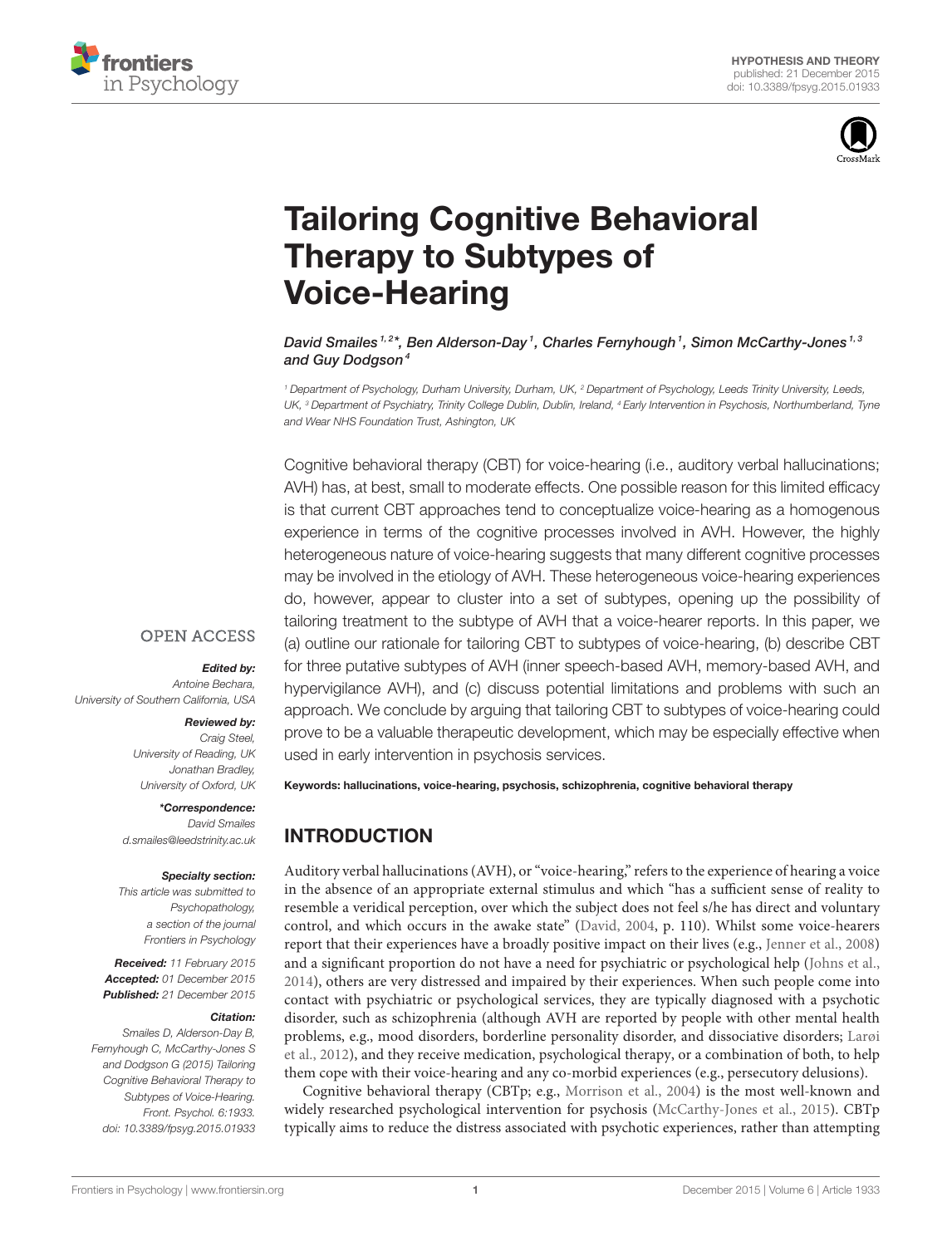to reduce the frequency of those experiences (Morrison and Barratt, [2010\)](#page-10-1). To achieve this aim, a wide range of different techniques are used and, thus, CBTp refers to a relatively broad range of psychological interventions [\(Thomas et al., 2014;](#page-10-2) [Thomas, 2015\)](#page-10-3). As a result, there is considerable debate about what the essential components of CBTp are (Morrison and Barratt, [2010\)](#page-10-1) and about which interventions "count" as CBTp (e.g., [Lincoln, 2010;](#page-9-5) [McKenna et al., 2010;](#page-10-4) [Laws et al., 2014\)](#page-9-6). For the purposes of this paper, we consider CBTp to refer to the interventions outlined in treatment manuals such as [Morrison et al. \(2004\)](#page-10-0), [Kingdon and Turkington \(2005\)](#page-9-7), and Beck et al. [\(2009\)](#page-8-0), which focus on alleviating the distress associated with AVH through changing a voice-hearer's appraisal of their AVH, based on a developmental, individualized formulation. This aim is achieved through the normalization of psychotic experiences, the use of behavioral experiments to test unhelpful beliefs about voices, the development of better coping strategies, the adoption of more effective emotion regulation strategies in place of unhelpful strategies (such as safety behaviors), and the revision of negative beliefs about the self. While these manuals were published between 6 and 11 years ago, they continue to guide treatment in many CBTp studies (e.g., [Morrison et al.,](#page-10-5) [2014\)](#page-10-5).

CBTp is recommended by the National Institute for Health and Care Excellence (NICE) in the UK (National Institute for Health and Care Excellence (NICE), [2009,](#page-10-6) [2015\)](#page-10-7), as well by bodies in the United States of America [\(Dixon et al., 2010\)](#page-9-8) and Australia (Royal Australian and New Zealand College of Psychiatrists, [2005\)](#page-10-8). In the UK, the recommendation that CBTp be offered to people who are diagnosed with a psychotic disorder is largely based on a series of meta-analyses that reported CBTp to be moderately effective in reducing the severity of the positive psychotic symptoms (e.g., [Zimmerman et al., 2005;](#page-10-9) Wykes et al., [2008\)](#page-10-10). However, these meta-analyses did not examine the effects of CBT on voice-hearing specifically (i.e., reductions in positive symptoms might refer to reductions in delusions, thought disorder, and/or hallucinations in any modality). Recent meta-analyses have found that that CBTp is effective at reducing the severity of auditory hallucinations [\(van der Gaag et al., 2014,](#page-10-11) Hedges'  $g = 0.49$ ; [Jauhar et al., 2014,](#page-9-9) Hedges'  $g = 0.34$ ).

Despite these studies, there is good evidence to suggest that these effect sizes are not representative of CBT's true effect on voice-hearing. First, there is evidence that the effects of CBTp on positive symptoms are substantially reduced when potential sources of bias (e.g., failure to blind assessors to the treatment assignment of participants, researcher allegiance) in trials are taken into account [\(Jauhar et al., 2014\)](#page-9-9). For example, Jauhar et al. reported that masking moderated the effect of CBT on positive symptoms (although see [McKenna and Kingdon, 2014,](#page-10-12) for a critique of the way in which Jauhar et al. examined masking). In studies where masking appears to have been compromised (i.e., raters may not have been blind to the treatment allocation), there was a moderate, significant effect of CBTp on positive symptoms (Hedges'  $g = 0.57$ ), while in studies where it appeared unlikely that masking was compromised, there was a non-significant effect of CBTp on positive symptoms (Hedges'  $g = 0.08$ ). In terms of hallucinations, Jauhar et al. reported a large difference between the effect size of CBTp for auditory hallucinations between masked (Hedges'  $g = 0.18$ ) and nonmasked studies (Hedges'  $g = 0.91$ ). Second, van der Gaag et al.'s meta-analysis has been criticized by [Laws et al. \(2014\)](#page-9-6) for including studies which found large effect sizes for CBT, but (a) were small-scale pilot studies (e.g., [McLeod et al., 2007\)](#page-10-13), which

some argue should be excluded from meta-analyses (Kraemer et al., [1998;](#page-9-10) [Coyne et al., 2010\)](#page-9-11), or (b) used a form of therapy (Avatar therapy; [Leff et al., 2013\)](#page-9-12) that some researchers and clinicians do not regard as a CBT intervention [\(Laws et al., 2014;](#page-9-6) [Leff et al., 2014\)](#page-9-13). It should be noted, however, that the concerns raised by Laws et al. are not shared by other researchers (e.g., some researchers argue that small studies should be included in meta-analyses, so long as they are methodologically sound in other ways, such as having adequate randomization and blinding procedures in place; [Sackett and Cook, 1993;](#page-10-14) Schulz and Grimes, [2005\)](#page-10-15). In summary, CBT has been shown to have small-to-moderate effects on voice-hearing, but these effects may be inflated because of methodological problems in some RCTs.

## WHY ISN'T CBT MORE EFFECTIVE FOR VOICE-HEARING?

One reason why CBT for voice-hearing may have limited effectiveness is that current interventions typically treat voicehearing as a relatively homogenous experience in terms of underlying cognitive processes. While most researchers and clinicians acknowledge heterogeneity in voice-hearing and suggest that this must be addressed by interventions (e.g., they report that the interventions provided in a study were individually tailored treatments based on case formulations), it is unclear what specific facets of the diverse voice-hearing experience determine what kind of intervention is delivered. For example, the coping strategies and behavioral experiments employed in CBT for voice-hearing often refer to ways that a voice-hearer can interrupt inner speech, based on the assumption that if one is able to interfere with the production of inner speech, one can prevent the generation of the "raw material" of an AVH. This is demonstrated by one recent CBT for voice-hearing intervention, which included participants learning coping skills such as humming, singing, reading, reading out loud, and talking to someone [\(Zanello et al., 2014\)](#page-10-16). Similar strategies that involve subvocalization are endorsed by [Kingdon and Turkington \(2005\)](#page-9-7) and by [Beck et al. \(2009\)](#page-8-0) as ways in which a voice-hearer may attempt to interrupt AVH. Meanwhile, [Morrison et al. \(2004\)](#page-10-0) suggested that, to encourage a voice-hearer to consider the possibility that their voices may be internally generated, they should "conduct behavioral experiments using subvocalization" (p. 134) and observe how this interrupts their AVH. These approaches seem to imply that voices have their basis in a form of inner speech, which may be the case for some voicehearers but not for others [\(Jones, 2010;](#page-9-14) [McCarthy-Jones, 2012\)](#page-9-15). Heterogeneity in the involvement of processes related to inner speech in voice-hearing may account for the variability in the success of this coping strategy. For example, subvocal counting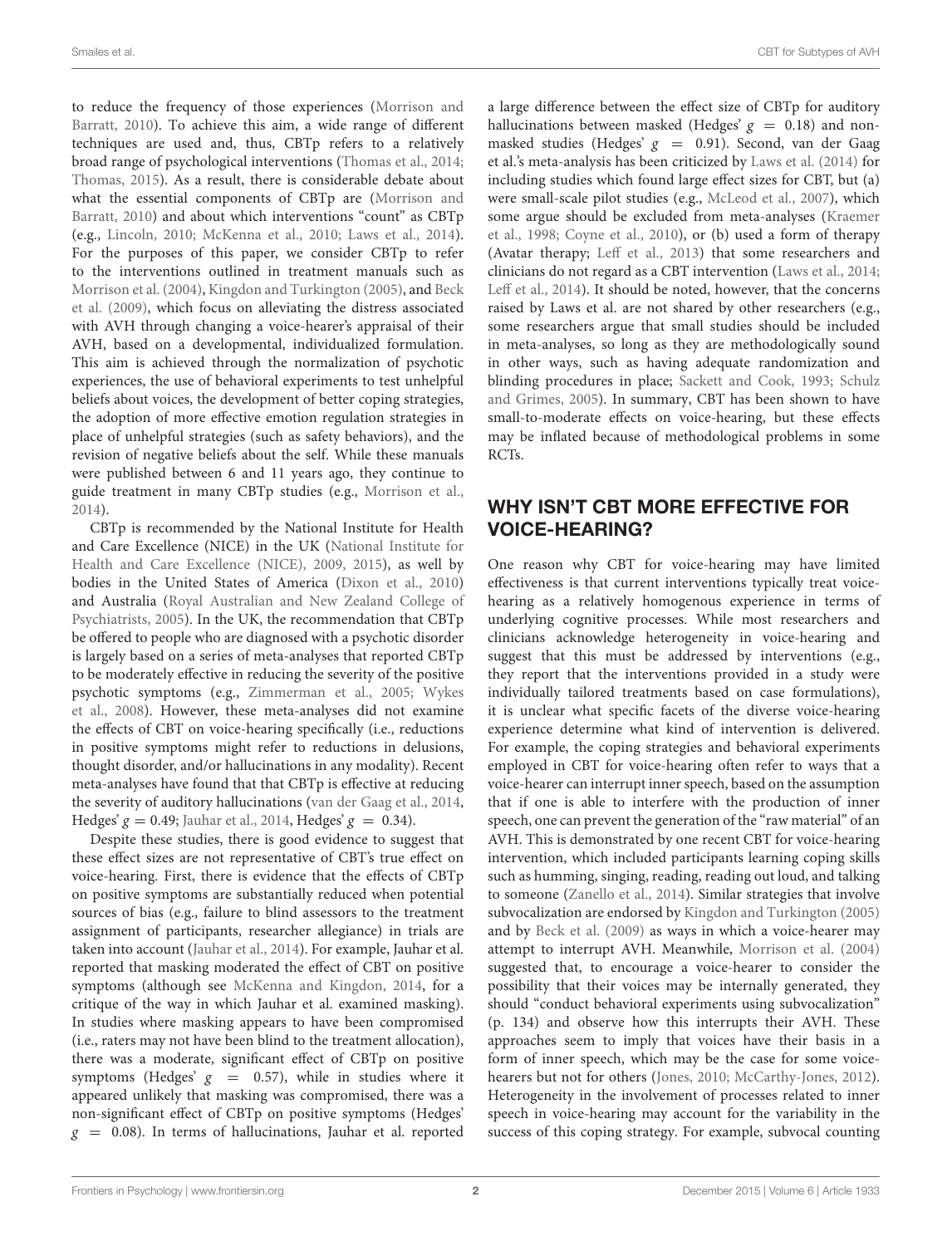has also been found to be an effective long-term intervention in less than a fifth of voice-hearers [\(Nelson et al., 1991\)](#page-10-17).

Thus, it is possible that current CBT interventions for voicehearing fail to address the range of different cognitive processes that underlie AVH. This could be considered to be the only reasonable strategy available to clinicians, given the enormous heterogeneity (e.g., [Nayani and David, 1996;](#page-10-18) McCarthy-Jones et al., [2014b;](#page-9-16) [Woods et al., 2015\)](#page-10-19) of AVH reported by voicehearers. However, analysis of the phenomenology of voicehearing suggests that, from this huge diversity, it is possible to identify a meaningful set of subtypes of voice-hearing, for which one might be able to develop specific sets of treatments. In the next section we briefly review evidence supporting the existence of subtypes of AVH.

## EVIDENCE FOR SUBTYPES OF VOICE-HEARING

Despite the heterogeneity of AVH (e.g., [Nayani and David,](#page-10-18) [1996;](#page-10-18) [McCarthy-Jones et al., 2014b;](#page-9-16) [Woods et al., 2015\)](#page-10-19), the phenomenology of AVH reported by voice-hearers suggests that they can be divided into a relatively small number of subtypes. For example, [Stephane et al. \(2003\)](#page-10-20) performed a cluster analysis of 21 phenomenological properties of AVHs reported by 30 participants (most of whom were diagnosed with schizophrenia), which indicated the existence of two subtypes. One subtype was characterized by repetitive, simple content (e.g., AVH consisted of repeatedly hearing one or two words), by clear acoustics, by hearing the voice in external space, by being accompanied by other hallucinations, and by recognition of the self as the source of the AVH. The other subtype was characterized by non-repetitive content, which was moderately to highly complex (e.g., AVH ranged from sentences to conversations), by an inner space location, by multiple voices, by a lack of clear triggers, and by a belief that the source of the AVH was another person. More recently, [McCarthy-Jones et al. \(2014b\)](#page-9-16) performed a cluster analysis of 13 phenomenological properties of auditory hallucinations reported by 199 participants (most of whom, again, were diagnosed with schizophrenia), which suggested the existence of three subtypes of AVH (as well as a nonverbal auditory hallucinations subtype). The first AVH subtype, termed "Constant Commenting and Commanding AVH," was characterized by repetitive commands, or almost constant commentary, and were typically in the first or third person. The second AVH subtype, termed "Own Thought AVH," was characterized by content that was not directed at a person and was in the first person, by being similar to memory, and by possibly being one's own "voice" or thoughts. The third AVH subtype, termed "Replay AVH," was characterized by being "identical to a memory of heard speech" (p. 229). While these two studies do not wholly concur on which subtypes of AVH may exist, they both indicate that it is possible to categorize AVH into a small number of subtypes.

Based, in part, on these findings, [McCarthy-Jones et al.](#page-9-17) [\(2014a\)](#page-9-17) tentatively suggested the existence of five subtypes of voice-hearing. The first, hypervigilance AVH occur when a person perceives the presence of a threat-related word or phrase in environmental noise (e.g., a young man may hear the insult "nonce" in the chatter of a crowd; [Dodgson and Gordon,](#page-9-18) [2009\)](#page-9-18). The second, memory-based AVH occur when processes normally involved in retrieving memories generate an intrusive verbal cognition (e.g., which resembles something derogatory said by a critical caregiver, or something said during a traumatic experience) and a person misattributes this to an external, nonself source. The third, inner speech-based AVH occur when processes normally involved in producing inner speech generate a cognition which a person misattributes to an external, nonself source. The fourth, epileptic AVH occur—by definition in people with a diagnosis of epilepsy, appear to be a result of specific lesions in posterior temporal language areas, and differ in a number of important ways from the AVH reported by voice-hearers who do not have epilepsy [\(Serino et al., 2014\)](#page-10-21). The fifth, deafferentation AVH occur when deafferentation-like changes occur in auditory cortex or other language processing regions, brought on by hearing loss [\(Cole et al., 2002\)](#page-8-1), or social isolation [\(Hoffman, 2007\)](#page-9-19). These changes are thought to elicit neural activity that creates internal, self-generated cognitions that are very difficult to distinguish from external, non-self-generated events, and so these cognitions are experienced as AVH.

# IMPLICATIONS OF THE EXISTENCE OF SUBTYPES OF VOICE-HEARING

If these putative AVH subtypes can be reliably identified in voice-hearers, there are important implications for therapeutic interventions. For example, [Jones \(2010\)](#page-9-14) claimed that different subtypes of voice-hearing may be caused by different neurobiological and/or cognitive mechanisms. If one accepts this claim, it is tempting to argue that different therapeutic interventions will be required for different subtypes, given that each intervention will have to address a different set of neurobiological alterations (if it is a pharmacological intervention) or of cognitive problems or biases (if it is a psychological intervention). This argument has received support from a small number of studies.

For example, [Stephane et al. \(2001\)](#page-10-22) reported two cases of service-users who experienced AVH that were fixed and repetitive. Anti-psychotic medication appeared to be ineffective in reducing the frequency of these AVH. Given the nature of the voices reported by the two service-users (i.e., in some ways they were similar to the intrusive thoughts experienced in OCD), both were prescribed fluvoxamine (an anti-obsessional agent). In both cases, fluvoxamine appeared to be effective in reducing the frequency of AVH. Thus, Stephane et al. suggest that the AVH experienced by these two service-users may belong to an obsessional subtype of AVH, which differ from other AVH in terms of their fixed, repetitive content. Moreover, they argued that these AVH may have a distinct neural substrate, which can be modified by anti-obsessional rather than anti-psychotic medication. To take an example from clinical psychology, [Kingdon and Turkington \(1998\)](#page-9-20) postulated the existence of four subtypes of psychosis—obsessional psychosis, drug-related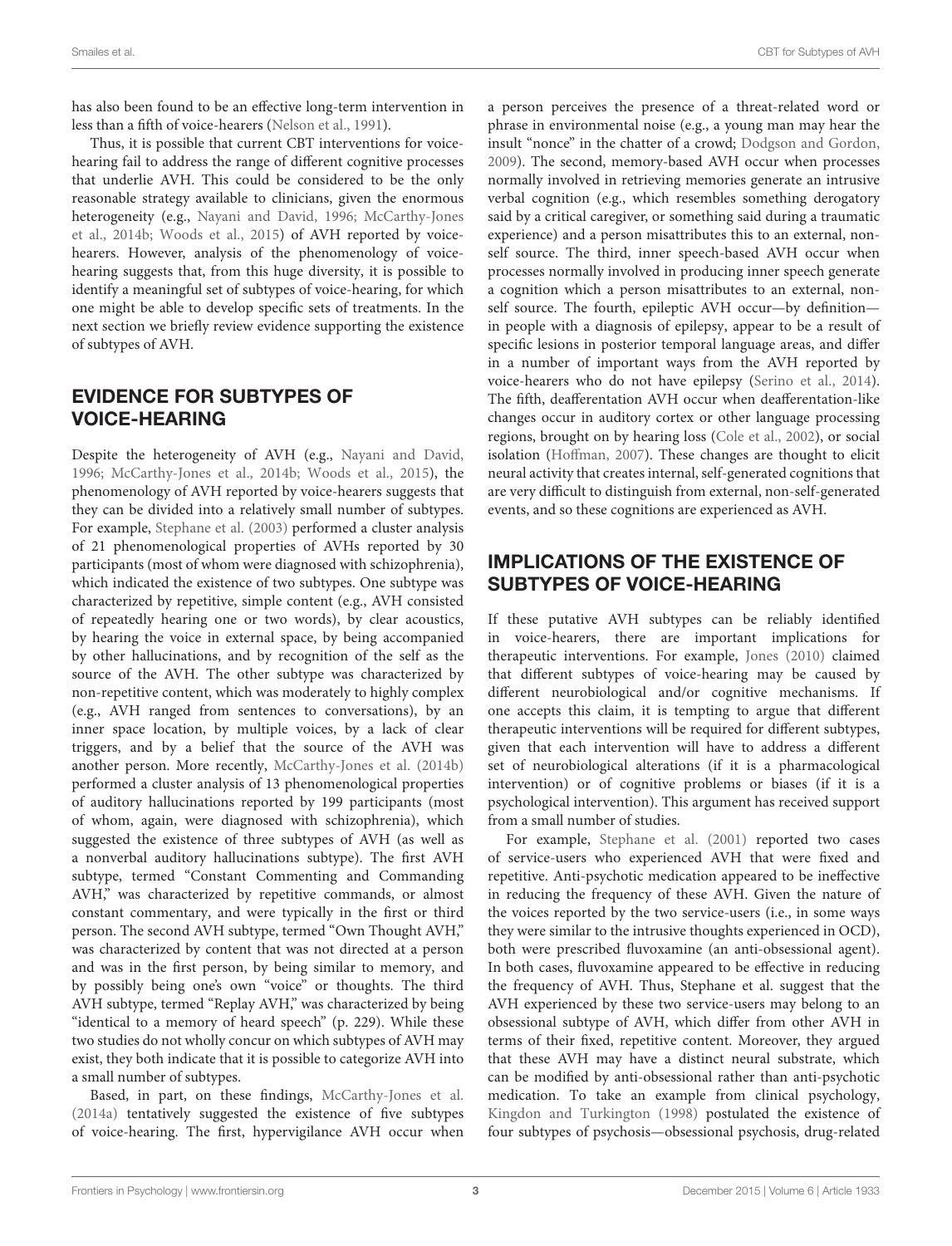psychosis, anxiety psychosis, and sensitivity psychosis—and described how interventions for AVH needed to be modified according to each subtype. For example, they suggested that obsessional AVH tend to occur when a person experiences a thought that they deem to be unacceptable (e.g., they have an unpleasant thought and think, "I would never think that and so I cannot be the source of that thought"). Accordingly, therapy for this type of AVH involved psychoeducation about the nature of unwanted, intrusive thoughts. In contrast, Kingdon and Turkington suggested that sensitivity AVH occur in people who struggle to cope with relatively minor stressors (e.g., moving away to university) and so therapy involved training of social skills and novel coping strategies that would enable a voice-hearer to better cope with minor stressors.

The idea of tailoring CBT to subtypes of AVH is not, therefore, entirely novel. However, none of the approaches that have encouraged clinicians to tailor therapy to subtypes of AVH have been formally evaluated. Moreover, these approaches have provided little theoretical basis for the interventions they propose and they have given little guidance on how a clinician should decide which intervention is right for whom. In the next section, we describe a novel CBT manual for voice-hearing, which contains clinician- and client-oriented information (a) showing how a subtype of AVH may be identified, (b) explaining how CBT should be modified according to the subtype of AVH that has been identified, and (c) providing a theoretical rationale for why CBT should be tailored in a particular manner for each subtype. The manual is concerned with three of the subtypes proposed by [McCarthy-Jones et al. \(2014a\)](#page-9-17)—inner speech-based AVH, memory-based AVH, and hypervigilance AVH. The two other subtypes proposed by McCarthy-Jones et al.—epileptic AVH and deafferentation AVH—are not considered in the manual given that these experiences are probably much more amenable to biological than psychological interventions. In addition, McCarthy-Jones et al. propose that within the inner speech- and memory-based subtypes, further subtypes may exist (e.g., inner speech-based AVH could be divided into "own thought," "novel," and "obsessional"). However, in its present form, the manual does not consider these within-subtype distinctions (i.e., the manual would propose the same intervention for own thought inner speech-based AVH as for novel inner speech-based AVH).

# CBT FOR SUBTYPES OF VOICE-HEARING

As in other forms of CBTp, the manual encourages the clinician to develop a shared problem list with a service-user and to respect their interpretation of their experiences (i.e., voices should not be dismissed as "just externally misattributed inner speech" or "just externally misattributed memories"). The manual (Dodgson et al., [2014;](#page-9-21) available on request) begins by trying to establish the subtype of AVH that a service-user is experiencing, primarily through questions about phenomenological properties of the voice (or voices) they hear. The clinician is encouraged to ask questions about the auditory properties of the voices (e.g., do they sound as if someone is speaking to you, or are they sometimes silent?), about whether the voice appears to originate from (e.g., inside or outside the head), about the length of the voice's utterances (i.e., short vs. long utterances), and about the identity of the voice. In addition to these questions about the phenomenology of the AVH, the service-user is asked a series of questions about the triggers of AVH and about the contexts in which AVH occur. For example, the voice-hearer is asked about where their attention is focused (e.g., internally, on their own thoughts and feelings, or externally, on other people) when they experience an AVH, about the situations they are in when they typically experience AVH (e.g., alone, in a quiet room or in a noisy room with lots of people), and about what emotions tend to precede the occurrence of an AVH.

The voice-hearer's answers to these questions should enable the clinician to come to a decision about the subtype of AVH the voice-hearer is experiencing. None of these questions are "diagnostic" of a person experiencing a particular subtype, but they can provide strong indications that a person is experiencing one subtype rather than another. For example, while both inner speech-based and memory-based AVH may sound as if they are sometimes coming from inside and sometimes from outside the head, hypervigilance AVH should only ever be experienced as coming from outside the head (Dodgson and Gordon, [2009;](#page-9-18) [Garwood et al., 2015\)](#page-9-22). Similarly, both memorybased and hypervigilance AVH are characterized by having repetitive content; the former because the AVH is based on a memory, which should stay relatively stable over time, the latter because this type of AVH is a product of a person scanning the environment for a particular phrase or set of phrases. However, if a voice-hearer reports that the content is similar to what was often said to them by, for example, an abusive parent, and that they tend to experience the voice when they are alone at home, this would suggest that they are experiencing memory-based AVH (given that hypervigilance AVH are typically experienced in noisy, social environments). Drawing on this information, the clinician should then develop an individualized longitudinal formulation with the voice-hearer, which explains how and why the AVH has developed, and which subtype of AVH the serviceuser is experiencing.

Based on the decision about what subtype of AVH a voicehearer is experiencing, the clinician is encouraged to flexibly draw on a series of treatment options, which are based on current models of each subtype of AVH (e.g., [Fernyhough, 2004;](#page-9-23) Waters et al., [2006;](#page-10-23) [Dodgson and Gordon, 2009\)](#page-9-18) or of related phenomena (e.g., intrusive memories in PTSD; [Ehlers and Clark, 2000\)](#page-9-24). While there is some overlap in the three treatment packages (e.g., affective problems are thought to play an important role in each subtype of AVH), there are important differences between each approach. The three treatment approaches are outlined below.

## CBT FOR INNER SPEECH-BASED AVH

Inner speech-based AVH are thought to occur when a person generates a cognition, using many of the process normally involved in generating inner speech, and misattributes that cognition to an external, non-self source [\(Frith and Done, 1988;](#page-9-25) [Fernyhough, 2004\)](#page-9-23). A number of cognitive mechanisms are hypothesized to play a role in the development of this type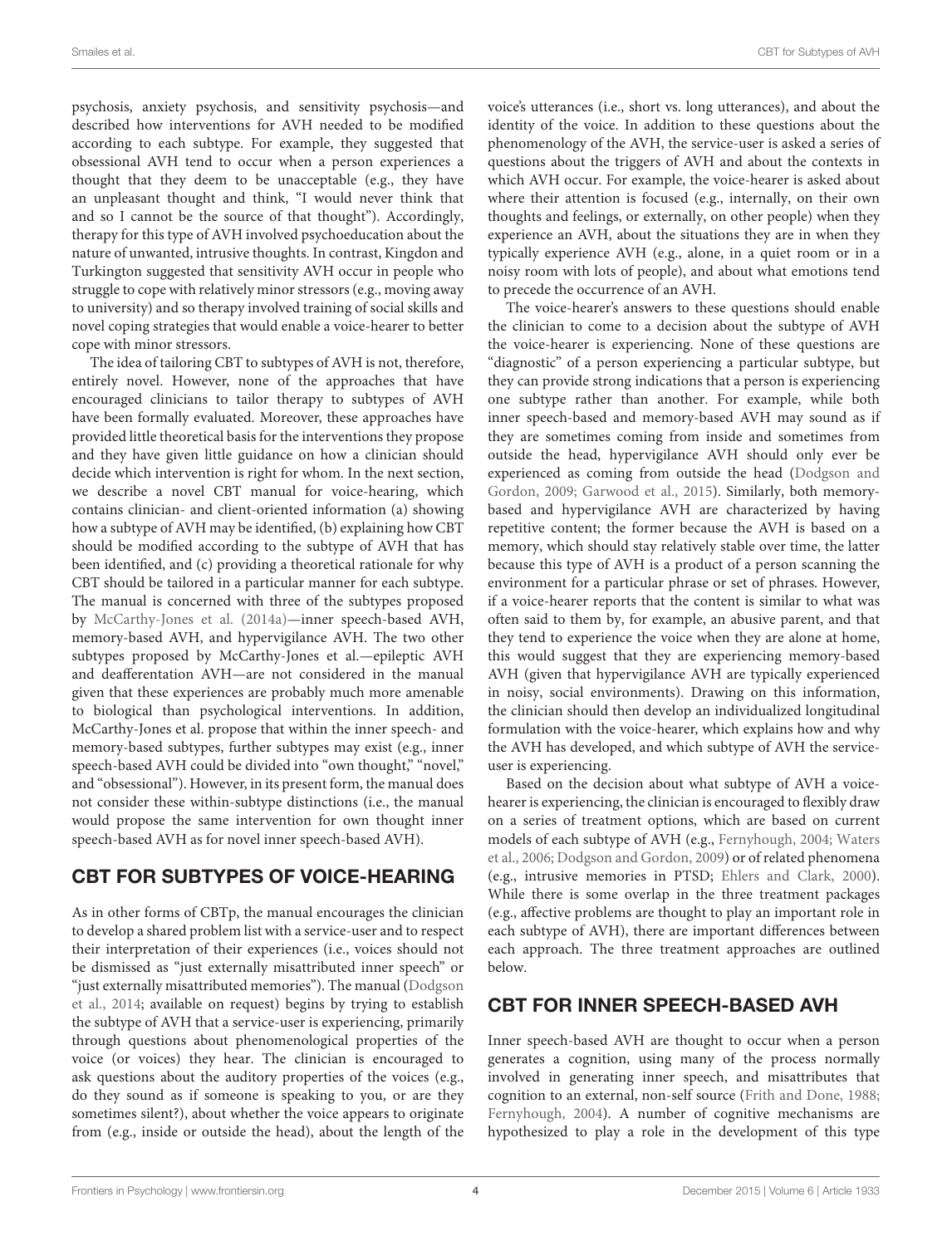of AVH. First, a person is thought to generate a cognition that has a dialogic structure (i.e., it takes the form of a to and fro conversation, rather than a monolog), and that has the auditory qualities of another person's voice (Hoffman et al., [2008;](#page-9-26) for fuller accounts of the different forms inner speech can take and how this relates to voice-hearing, see [Fernyhough, 2004;](#page-9-23) [McCarthy-Jones and Fernyhough, 2011\)](#page-9-27). Second, this cognition is thought to occur with little effort. Thus, it lacks one of the key characteristics (i.e., cognitive effort) that we use to identify self-generated cognitions from non-selfgenerated events [\(Johnson, 1997\)](#page-9-28). Third, this cognition may have been subject to thought suppression, which can make the cognition feel even less self-generated and, ironically, increases the frequency of the intrusions [\(Salkovskis and Campbell, 1994\)](#page-10-24). Fourth, some voice-hearers are thought to have a trait-like bias in their reality discrimination skills, so that they tend to misattribute internal, self-generated cognitions to an external, non-self source [\(Brookwell et al., 2013\)](#page-8-2). Moreover, this bias can be exacerbated by negative affect [\(Hoskin et al., 2014;](#page-9-29) [Smailes et al., 2014\)](#page-10-25).

Psychoeducation for this subtype involves guided discovery in which voice-hearers are presented with information about (a) how inner speech develops, based on a Vygotskian [\(Vygotsky,](#page-10-26) [1934/1987\)](#page-10-26) model; (b) the different forms of inner speech that we can experience; (c) how low effort cognitions are hard to identify as self-generated; (d) how ineffective thought suppression can be, and how it typically leads to a paradoxical increase in the suppressed thought; (e) how stress/negative affect can make it difficult to recognize cognitions as self-generated. Thus, a core aim of psychoeducation for inner speech-based AVH is to help a voice-hearer understand how diverse normal inner speech is and how, in some situations, we can feel that we have no control over the content of our thoughts.

The coping strategies suggested for inner speech-based AVH are, to some extent, similar to the coping strategies employed in traditional CBT for voice-hearing. For example, they involve activities that will block the phonological loop, such as soothing self-talk, humming, and singing to oneself. In addition, behavioral experiments that involve using inner speech to practice transforming either the content of the voice (into something positive) or the sound of the voice (from an unpleasant, dominant-sounding voice to a less powerful, even amusing voice) may help to reduce the distress experienced by voice-hearers as it shows ways in which they can try to control AVHs when they occur. Beyond activities focused on inner speech, the manual encourages the avoidance of thought suppression strategies and rumination, and the use of effective emotion regulation strategies, such as distraction and seeking social support.

## Case Vignette

Philip had become acutely unwell, leading to a hospital admission, where he described a belief that he had been kidnapped by psychologists for an experiment. He believed that he had been placed in a false town that copied his home town and his parents and family were imposters. Philip could hear and see the psychologists, particularly at night. Treatment initially focused on reducing the risk to his parents and testing out his delusional beliefs, before the focus turned to his voices. Philip described being distressed by conversations with the psychologists and also intrusive critical voices. Philip's experiences were classified as inner speech-based AVH as they typically provided a running commentary on his activities and happened more often when he was alone and focused on his own thoughts. Therapy involved presenting an explanation of how inner speech develops and an exercise on various ways people can experience inner speech, including forms of inner speech that "sound" like other people's voices. The role of the phonological loop in a person's inner speech was described and Philip was encouraged to try to block the loop with humming and listening to music in his head. The success of these strategies increased his belief that the voices were similar to his inner speech. Philip was then encouraged to summon the psychologists in his mind and transform both their voice and appearance. He enjoyed forcing them into comic voices and appearances, which provided further evidence that they were similar to his inner speech and that he could exercise control over them. When Philip experienced the voice he became adept at blocking the phonological loop or transforming the voice into something comic, which reduced his distress and the voices started to reduce in frequency.

# CBT FOR MEMORY-BASED AVH

Memory-based AVH are thought to occur when a person experiences an intrusive (typically unpleasant) verbal cognition, through many of the process normally involved in generating auditory memories, and misattributes it to an external, nonself source [\(McCarthy-Jones et al., 2014a\)](#page-9-17). Again, a number of cognitive mechanisms are hypothesized to play a role in the development of this type of AVH, many of which are also involved in the development of inner speech-based AVH. First (and most obviously), a person is thought to experience an intrusive verbal cognition. The intrusive nature of the cognition may be a result of it being related to a memory that was encoded during a traumatic event. Memories of traumatic events are often encoded in a data-driven manner, rather than in conceptually-driven manner [\(Ehlers and Clark, 2000\)](#page-9-24). That is, they are frequently encoded in terms of sensory impressions and perceptual characteristics, rather than in terms of context and meaning. As a result, these memories tend to be recalled involuntarily, as a result of perceptual or emotional cues rather than by intentional recall [\(Ehlers et al., 2004\)](#page-9-30). Thus, by their very nature, these memories—or in this case, cognitions related to these memories—occur without any cognitive effort (i.e., they are triggered by being in a place that resembles the place where a traumatic event occurred), and so will be experienced as intrusive (hence participants who report high levels of data-driven processing at the time of a trauma are more likely to develop PTSD, or PTSD symptoms, than are participants who report low levels of data-driven processing at the time of a trauma; Murray et al., [2002;](#page-10-27) [Halligan et al., 2003\)](#page-9-31). Alternatively, the cognition may be related to a memory that was not encoded during a traumatic experience (e.g., it may be an unpleasant comment made repeatedly by a teacher at school), but given its negative content, it may have been subject to thought suppression. As described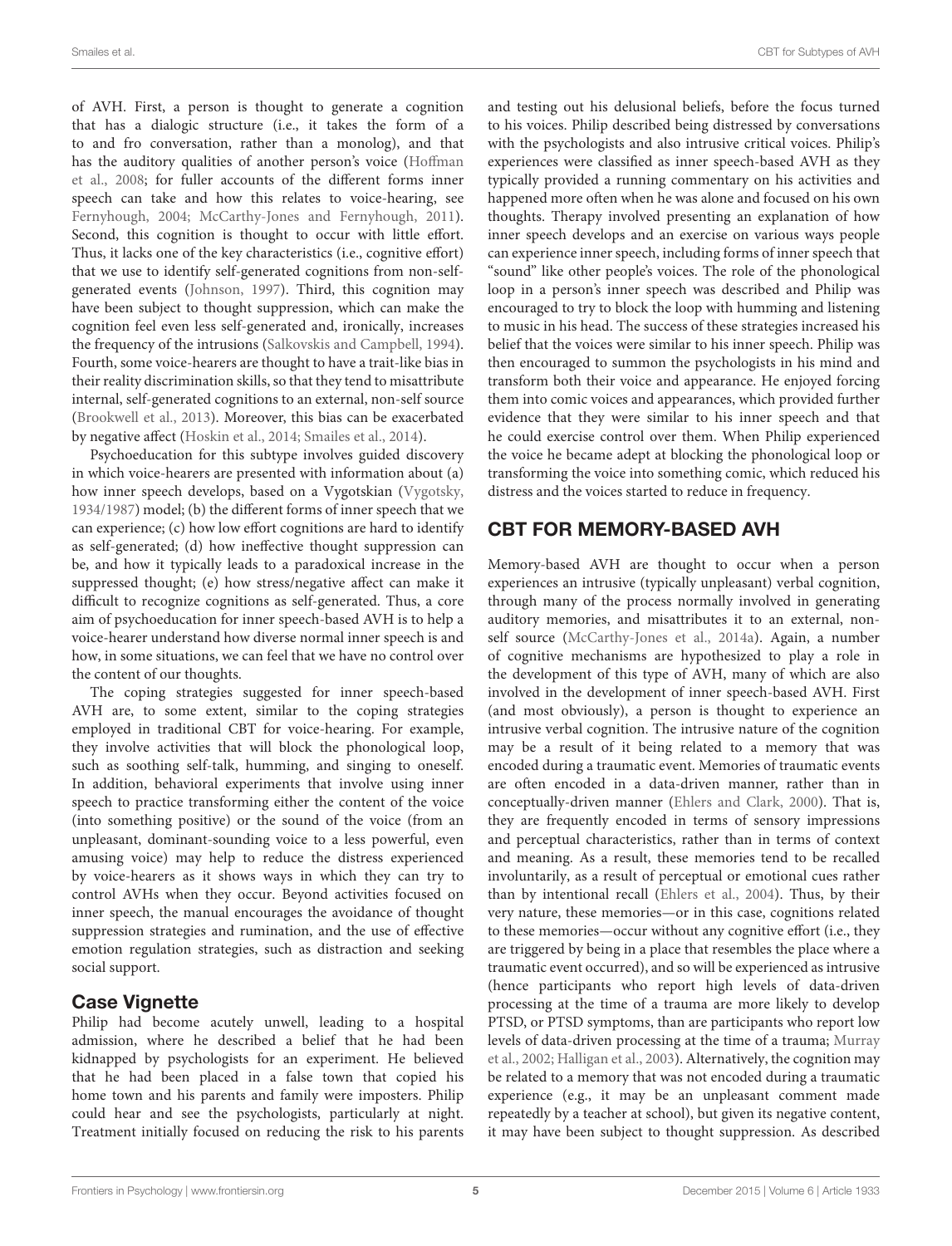above, suppressed cognitions are more likely to rebound into consciousness, and so will be experienced as intrusive. Thus, through these mechanisms, a person will experience an intrusive cognition that lacks one of the key characteristics (i.e., cognitive effort) that we use to identify self-generated cognitions from nonself-generated events [\(Johnson, 1997\)](#page-9-28). When these intrusions are experienced in the context of biased reality discrimination, they are experienced as AVH, rather than being identified as an internal, self-generated cognition.

Psychoeducation for this subtype involves guided discovery in which voice-hearers are presented with information about (a) how memory normally works; (b) how memories of traumatic experiences tend to differ from normal memories; (c) how low effort cognitions are hard to identify as self-generated; (d) how ineffective thought suppression can be, and how it typically leads to a paradoxical increase in the suppressed thought; (e) how stress/negative affect can make it difficult to recognize cognitions as self-generated. Thus, a core aim of CBT for memory-based AVH is to help a voice-hearer to understand that AVH can be seen as a relatively normal response to some type of traumatic experience.

Many of the coping strategies for memory-based AVH are drawn from interventions for PTSD (e.g., [Ehlers et al., 2005\)](#page-9-32), given that the memory intrusions experienced in PTSD and memory-based AVH can be considered similar phenomena (some would go so far as to say that these are sometimes the same phenomena; [Read et al., 2005\)](#page-10-28). The aim of these coping strategies is to reduce a person's reliance on the use of avoidant coping strategies (such as thought suppression, avoidance of reminders of a traumatic experience, and other safety behaviors), to encourage the use of effective emotion regulation strategies (e.g., distraction), and to change excessively negative appraisals and interpretations of a trauma and its consequences. Careful discussion of a traumatic event can help to achieve several of these aims [\(Smith et al., 2006\)](#page-10-29). First, effective emotion regulation strategies can be employed when a service-user experiences high levels of distress during the discussion. Second, a service-user can learn that they are able to cope with the negative emotions that thinking about the trauma evokes. This is important as fear of not being able to cope with these emotions may have been one reason for adopting avoidant strategies. Third, this discussion, and the therapist's reactions during the discussion, can be a way in which a service-user can disconfirm some of their negative traumarelated beliefs (e.g., "It was my fault," "I will never get over this experience," "People will think bad things about me if they know about what happened"). In addition, it is possible that through this discussion, memories and other cognitions related to the traumatic event can begin to be re-integrated into everyday autobiographical memory meaning that trauma-related memories should be less likely to be unintentionally recalled as a result of sensory or emotional cues [\(Conway, 1997;](#page-8-3) Ehlers and Clark, [2000\)](#page-9-24).

#### Case Vignette

Grant had survived sexual, physical, and emotional abuse in a children's home but had started to experience voices in his early adulthood. These were constant and highly distressing and disabling, even when on high levels of medication. Grant had been reluctant to engage with therapy, but agreed to attend when the therapist provided information about the prevalence of voice-hearing in people who had experienced multiple forms of abuse, suggesting that voice-hearing may be a problem linked to his abusive past. Reducing the effects of voice-hearing on his functioning was his initial goal for therapy. An initial assessment of his voice-hearing suggested that Grant experienced inner speech-based AVH, with intrusive thoughts that mirrored his beliefs about himself, which were worse when he was unoccupied. However, when questioned about his first experience of voicehearing, he described hearing footsteps and laughter at the end of a corridor. Grant was already aware of the link between trauma and voice hearing and quickly made the link with his experiences of lying awake at night listening out to see if abusers would come to his room. When he understood that his first experience of voice-hearing had been similar to experiencing an intrusive memory, Grant was able to understand that his current experiences were also self-generated and that the content was thematically similar to the comments of his abusers. With this increased insight, he was able to engage in specific distraction techniques which increased his sense of control over his voices, reduced the distress associated with this voices, and is starting to experience his voices less often.

# CBT FOR HYPERVIGILANCE AVH

Hypervigilance AVH are thought to occur when a person is concerned that others hold specific negative beliefs about them (e.g., that they are a pedophile). As a result, a person becomes very anxious, scans the environment for comments related to those beliefs, and begins to misinterpret environmental noise (e.g., traffic noise, crowd noise, or mechanical hums) as containing those comments (see [Dodgson and Gordon, 2009\)](#page-9-18). In part, these "false alarms" appear to occur because arousal shifts the balance of perceptual systems, so that top-down processes have a larger influence on our perceptions [\(Dudley et al., 2014\)](#page-9-33).

Psychoeducation for this subtype involves guided discovery in which voice-hearers are presented with information about (a) the role of top-down influences on perception; (b) how our perceptual systems have evolved to help us survive by quickly detecting threat; (c) how feelings of fear and anxiety make us more likely to misperceive threat to be present when it is not; and (d) how when our perceptual systems are dealing with degraded or noisy data, they are more likely to make mistakes. Thus, a core aim of psychoeducation for hypervigilance AVH is to help a voice-hearer understand that our perceptions are influenced by what we expect to see and hear, and that when we expect to find threats in our environment, we are very likely to find them, even when they are not present.

The coping strategies suggested for hypervigilance AVH involve reducing physiological arousal, reducing perceived threat, reality testing, rational self-talk, and distraction. These coping strategies aim to help a person control feelings of fear and anxiety by either reducing bodily arousal (e.g., via progressive muscle relaxation) or their beliefs about the threats present in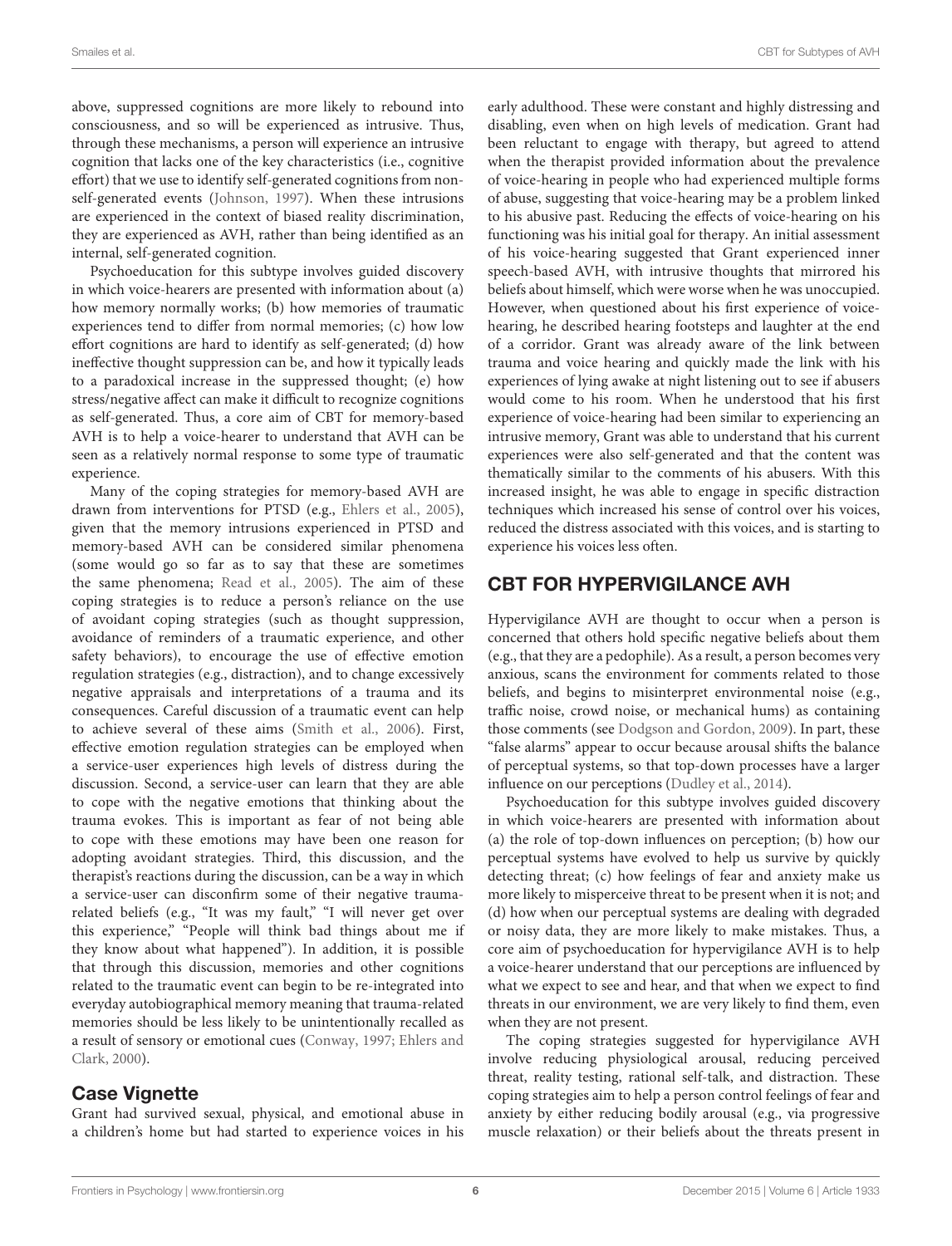their environment (e.g., by discussing their beliefs with a trusted friend). If this is achieved, the likelihood that a service-user will experience a hypervigilance AVH should be reduced. Moreover, should they experience an AVH, their ability to control their levels of fear and anxiety should enable a service-user to engage in rational self-talk, where they can question whether what they have heard could really have been said to them, and/or to use distraction techniques to divert their attention away from scanning for threat and thus reduce AVH-related distress.

#### **Case Vignette**

Rick had been involved in a violent confrontation with a local gang, where he had tried to protect his father. He became very vigilant for any signs that he was to be targeted in a reprisal attack. He began to hear comments from people passing his house at night suggesting that he would be assaulted and this created a vicious circle where he stayed awake throughout the night to listen for signs of threat and began to hear more signs of this threat. This vicious circle was broken when Rick was hospitalized and began medication. On discharge he felt stigmatized by his mental health problems, remained convinced that he was in danger, and was, therefore, reluctant to leave his house. His voice hearing experiences were classified as hypervigilance AVH, as they occurred when his attention was externally-focused and their content was consistent with the threat he predicted he was under. Therapy focused on providing a longitudinal formulation of what had happened to Rick prior to his admission. The formulation highlighted that it would be natural for him to become more conscious of threat after the violent incident. Rick's situation was likened to a soldier in a dangerous situation where hypervigilance for threat has more positive than negative effects (i.e., the value of detecting genuine threats as early as possible outweighs the cost of making some false alarms). However, in Rick's situation, hypervigilance for threat had more negative than positive effects, and his sense of threat had escalated through sleep deprivation, substance misuse, and the onset of his voices. Psychoeducation included reviewing the importance of top-down processing or expectations on perception and error management theory. Rick found the formulation compelling and normalizing and it reduced the stigma he felt. Recognizing that the threatening comments he had heard were a result of him scanning his environment for threat, rather than genuine indicators of a threat, enabled him to reassess the level of danger he was in, allowing him to engage in graded exposure so that he was able to leave the house.

## POINTS OF DEPARTURE FROM TRADITIONAL CBT FOR VOICE-HEARING

The manual described here thus differs from traditional CBT for voice-hearing in that it provides multiple formulation templates that should aid the creation of a shared formulation concerning how a voice-hearer's AVH developed. These templates will reflect the individual factors for each voice-hearer (e.g., the specific role of abusive experiences, or of difficult family relationships, or of other stressful life events), but they guide the clinician to consider that varied cognitive/emotional processes may be driving different types of AVH. Thus, the clinician should be more able to (a) provide psycho-education that is a better "fit" with a voice-hearer's experiences, (b) identify behavioral experiments that are more likely help to change a voice-hearer's appraisals of their AVH, and (c) suggest coping strategies that are more likely to reduce the frequency of AVH. That being said, the approach we describe is not intended to "replace" existing CBT for voice-hearing; rather, its aim is to complement and enhance the options available to clinicians. We envisage it being used in tandem with other CBTp interventions with a specific focus, such as those that attempt to improve self-esteem (e.g., Freeman et al., [2014\)](#page-9-34), or reduce compliance with commanding AVH (e.g., [Birchwood et al., 2014\)](#page-8-4).

## PROBLEMS WITH A SUBTYPING APPROACH

While there are reasons to believe that adopting the approach described here will lead to the development of more effective psychological interventions for voice-hearing, there are also a number of reasons to be cautious. First, there is a relatively long history of approaches that involve subtyping of hallucinatory experiences being of little practical use in terms of developing better interventions [\(Stephane, 2013\)](#page-10-30). For example, [Jaspers](#page-9-35) [\(1962\)](#page-9-35) distinguished "true" AVH, which are heard in external space, from pseudohallucinations, which are heard in internal space (i.e., from inside the head), and suggested that the latter are a more benign form of AVH. However, it has been shown that this is not the case: internal and external AVH are equally distressing for voice-hearers [\(Copolov et al., 2004\)](#page-8-5). Thus, one could argue that the present approach is yet another attempt to subtype AVH, which is unlikely to be of any practical value. While it is important to acknowledge this possibility, the present subtyping approach differs from some previous attempts to subtype AVH in that there is relatively strong theoretical (e.g., Ehlers and Clark, [2000;](#page-9-24) [Fernyhough, 2004;](#page-9-23) [Waters et al., 2006;](#page-10-23) Dodgson and Gordon, [2009\)](#page-9-18) and empirical ( e.g., [Waters et al., 2006;](#page-10-23) Rapin et al., [2013;](#page-10-31) [Dudley et al., 2014;](#page-9-33) [Garwood et al., 2015\)](#page-9-22) support for the three subtypes described here. This evidence indicates that the subtypes described here are related to separate cognitive processes, meaning that different interventions are likely to be required to help a voice-hearer cope with these different forms of AVH.

That being said, claims about these subtypes remain tentative and further research examining the subtypes of AVH described here is required. For example, it needs to be determined whether these subtypes can be reliably identified. While previous research (e.g., [McCarthy-Jones et al., 2014b\)](#page-9-16) employed existing measures to identify subtypes of AVH, it is likely that bespoke measures will need to be developed. In addition, research examining whether these subtypes of AVH are associated with different cognitive processes is required. For example, one would expect voice-hearers who experience inner speech-based AVH to report higher levels of dialogic inner speech as well as higher levels of inner speech that has the auditory qualities of another person's voice (as assessed by, e.g., the Varieties of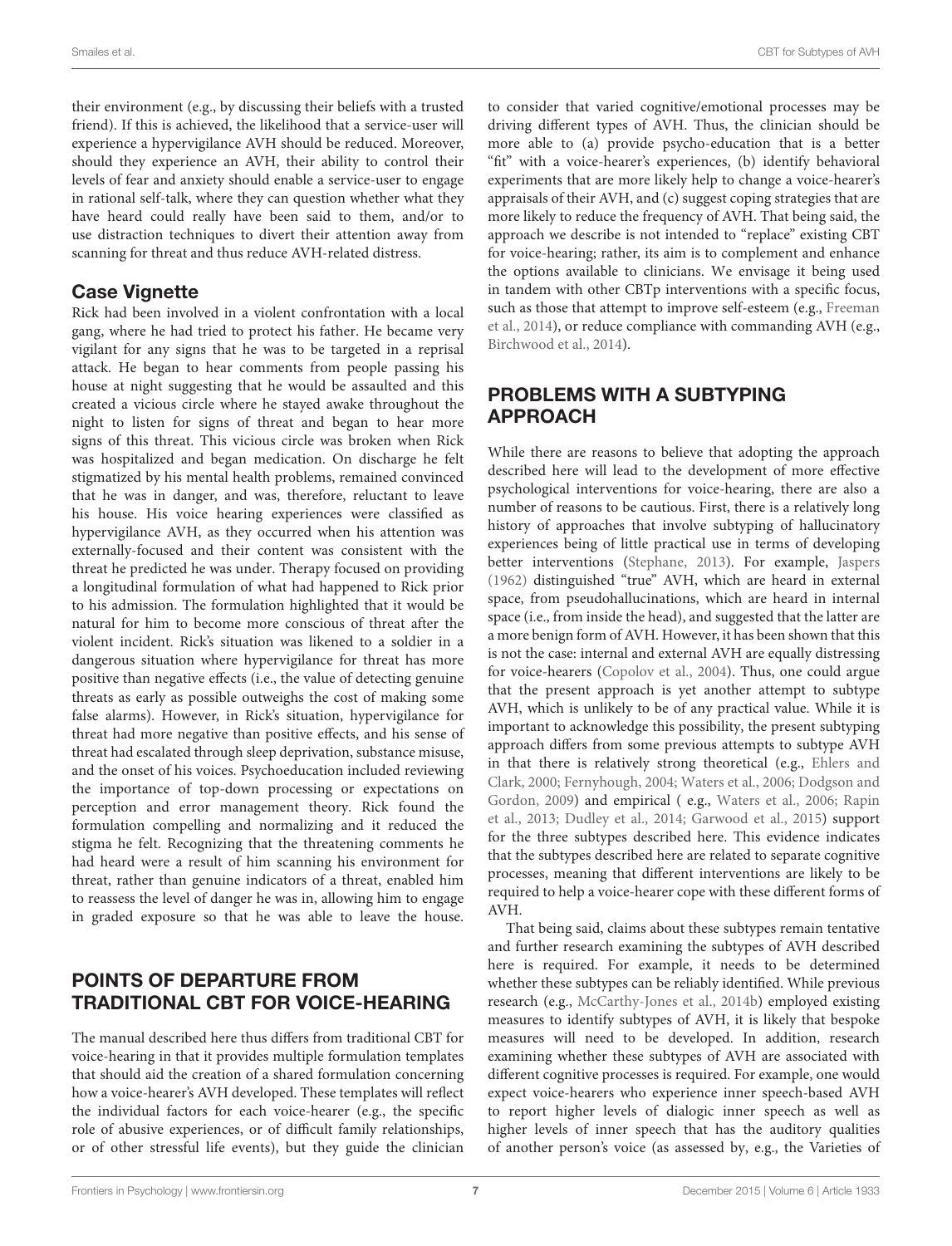Inner Speech Questionnaire, [McCarthy-Jones and Fernyhough,](#page-9-27) [2011\)](#page-9-27) than voice-hearers who do not experience inner speechbased AVH. In contrast, one would expect that voice-hearers who experience memory-based AVH to perform poorly on tasks involving the inhibition of unwanted memories (e.g., on [Schnider and Ptak's, 1999,](#page-10-32) inhibition of currently irrelevant memories task) in comparison to voice-hearers who do not experience memory-based AVH. Finally, one would expect voicehearers who experience hypervigilance AVH to show greater top-down influences on perception (e.g., using the jumbled speech task, [Fernyhough et al., 2007,](#page-9-36) or the task employed in [Daalman et al., 2012\)](#page-9-37) than would voice-hearers who do not experience hypervigilance AVH. If these predictions hold true, it would provide support for the argument that different cognitive processes underlie different subtypes of AVH, which is consistent with the idea that different interventions may be required for the different subtypes. Clearly, however, the best way to investigate this claim would be to compare the efficacy of the manual described here with traditional CBT for AVH interventions (e.g., [Morrison et al., 2004\)](#page-10-0), as the most important step in establishing whether a subtyping approach is worthwhile would be to demonstrate that this approach is useful in clinical settings.

Another issue is that most voice-hearers report that they experience multiple subtypes of AVH. For example, McCarthy-Jones et al. [\(2014b\)](#page-9-16) reported that the majority of their sample (59%) could be classified as experiencing more than one auditory hallucination subtype. One could claim, therefore, that it makes little sense to tailor CBT to the subtype of AVH a person reports when voice-hearers typically experience multiple subtypes. This claim can, however, be countered in a number of ways. First, it is important to emphasize that this approach aims to identify the subtype of AVH a person experiences, rather than aiming to subtype voice-hearers. In addition, it may be that, even in voicehearers who report multiple subtypes of AVH, tailoring CBT to the subtypes they experience may be helpful. For example, it may prove helpful to work with a voice-hearer to establish that they experience two subtypes of AVH, to encourage them to employ different coping strategies when they experience different types of voices, and to ask them to focus on using the coping strategies to better control their most distressing voices first. Finally, it may be that experiencing only a single subtype of AVH is more common in people who have a short history of voice-hearing (e.g., who are experiencing their first episode of psychosis) and that, over time, multiple subtypes of AVH develop (see [Jones,](#page-9-14) [2010,](#page-9-14) for a fuller account of this idea, which he calls the dynamic

#### **REFERENCES**

- <span id="page-8-0"></span>Beck, A. T., Rector, N. A., Stolar, N., and Grant, P. (2009). Schizophrenia: Cognitive Theory, Research, and Therapy. New York, NY: Guilford Press.
- <span id="page-8-4"></span>Birchwood, M., Michail, M., Meaden, A., Tarrier, N., Lewis, S., Wykes, T., et al. (2014). Cognitive behaviour therapy to prevent harmful compliance with command hallucinations (COMMAND): a randomised controlled trial. Lancet Psychiatry 1, 23–33. doi: 10.1016/S2215-0366(14)70247-0
- <span id="page-8-2"></span>Brookwell, M. L., Bentall, R. P., and Varese, F. (2013). Externalizing biases and hallucinations in source-monitoring, self-monitoring and signal

developmental progression of AVH). If this is the case, then a subtyping approach may be more appropriate for first episode or early intervention services.

A final concern is that the aims of this particular subtyping approach are to reduce the frequency of AVH and to reduce the distress associated with AVH. Aiming to reduce the frequency of AVH is, to some extent, inconsistent with one of the core tenet of CBT for psychosis: that clinicians should seek to reduce the distress associated with AVH by changing a voicehearer's appraisals of their experience, and that reducing the frequency of psychotic experiences is not typically a target in therapy [\(Morrison and Barratt, 2010\)](#page-10-1). Aiming to reduce the frequency of AVH is also at odds with the key values of the Hearing Voices Movement—a prominent, international userled organization—who argue that interventions for AVH should encourage acceptance of voice-hearing, rather attempting to suppress it, or to reduce its frequency [\(Corstens et al., 2014\)](#page-9-38). Despite this, many people with psychosis report that reducing the frequency of their AVH (or delusions) is a priority for them (e.g., [Fischer et al., 2002;](#page-9-39) [Rosenheck et al., 2005\)](#page-10-33). This is true even for positive voices. For example, [Jenner et al. \(2008\)](#page-9-1) reported that, in a sample of 138 participants who heard positive as well as negative voices, 57% did not want to keep their positive voices. The intervention we have described, therefore, may be suitable for voice-hearers who are seeking to reduce the frequency of their AVH, but may not suitable for voice-hearers who do not set this as a therapeutic goal.

#### **CONCLUSIONS**

At present CBT for voice-hearing has only limited effectiveness. There is growing evidence that AVHs may be usefully divided into a set of subtypes and the existence of these subtypes might, in part, account for this limited effectiveness of CBT for voicehearing. In this article we have described how CBT for voicehearing could be tailored for three putative subtypes of AVH. At present, we are examining the acceptability of this approach for both clinicians and service-users and, if acceptability is demonstrated, we will investigate its efficacy in a randomized controlled trial.

#### ACKNOWLEDGMENTS

This work was supported by a Wellcome Trust Strategic Award (WT098455).

detection studies: a meta-analytic review. Psychol. Med. 43, 2465–2475. doi: 10.1017/S0033291712002760

- <span id="page-8-1"></span>Cole, M. G., Dowson, L., Dendukuri, N., and Belzile, E. (2002). The prevalence and phenomenology of auditory hallucinations among elderly subjects attending an audiology clinic. Int. J. Geriatr. Psychiatry 17, 444–452. doi: 10.1002/gps.618
- <span id="page-8-3"></span>Conway, M. A. (1997). "Past and present: recovered memories and false memories," in Recovered Memories and False Memories, ed M. A. Conway (Oxford, UK: Oxford University Press), 150–191.
- <span id="page-8-5"></span>Copolov, D., Trauer, T., and MacKinnon, A. (2004). On the non-significance of internal versus external auditory hallucinations. Schizophr. Res. 69, 1–6. doi: 10.1016/S0920-9964(03)00092-6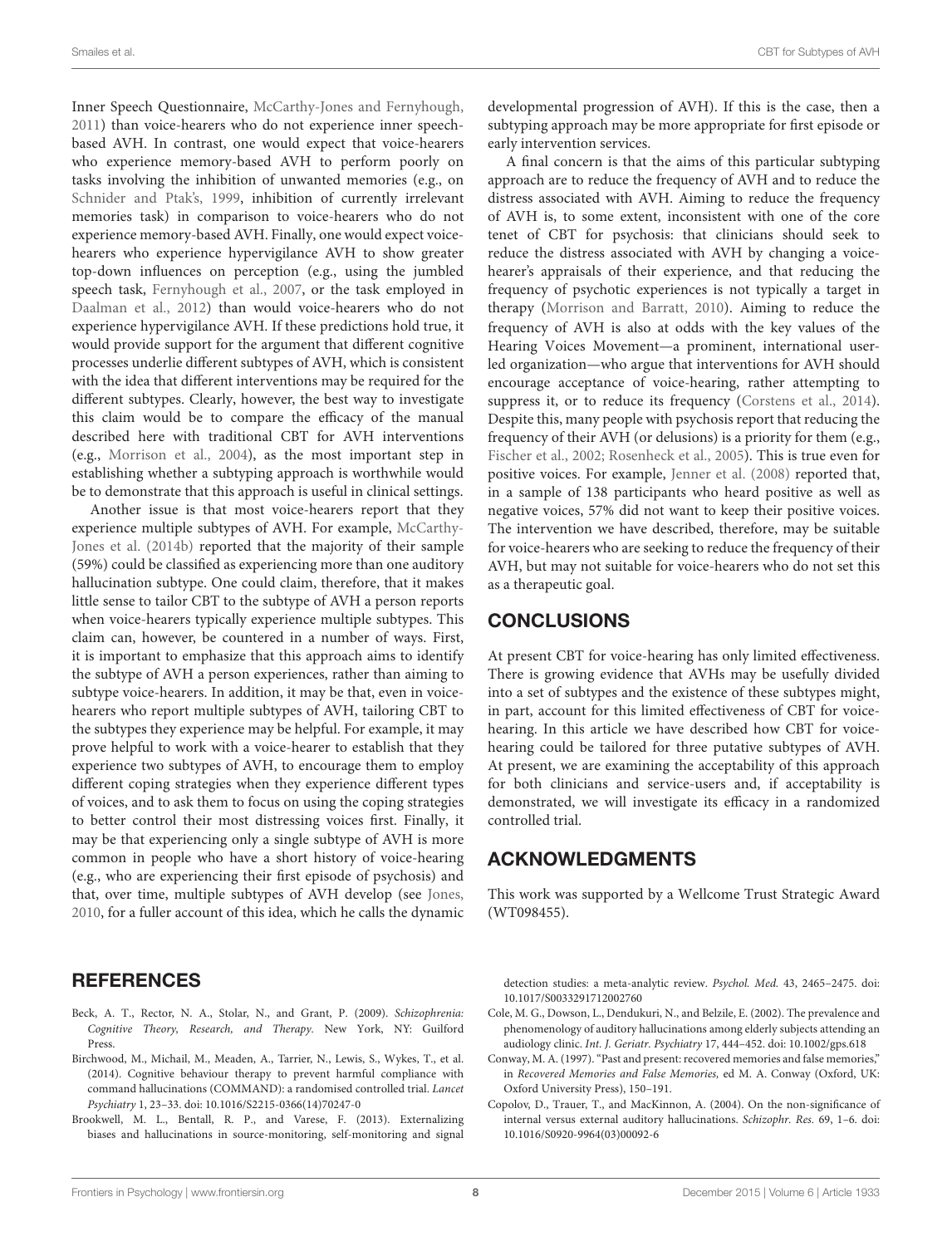- <span id="page-9-38"></span>Corstens, D., Longden, E., McCarthy-Jones, S., Waddingham, R., and Thomas, N. (2014). Emerging perspective from the hearing voices movement: implications for research and practice. Schizophr. Bull. 40, S285–S294. doi: 10.1093/schbul/sbu007
- <span id="page-9-11"></span>Coyne, J. C., Thombs, B. D., and Hagedoorn, M. (2010). Ain't necessarily so: review and critique of recent meta-analyses of behavioural medicine interventions in health psychology. Health Psychol. 29, 107–116. doi: 10.1037/ a0017633
- <span id="page-9-37"></span>Daalman, K., Verkooijen, S., Derks, E. M., Aleman, A., and Sommer, I. E. (2012). The influence of semantic top-down processing in auditory verbal hallucinations. Schizophr. Res. 139, 82–86. doi: 10.1037/a0 017633
- <span id="page-9-0"></span>David, A. S. (2004). The cognitive neuropsychiatry of auditory verbal hallucinations: an overview. Cogn. Neuropsychiatry 9, 107-123. doi: 10.1080/13546800344000183
- <span id="page-9-8"></span>Dixon, L. B., Dickerson, F., Bellack, A. S., Bennett, M., Dickinson, D., Goldberg, R. W., et al. (2010). The 2009 Schizophrenia PORT Psychosocial Treatment Recommendations and summary statements. Schizophr. Bull. 36, 48–70. doi: 10.1093/schbul/sbp115
- <span id="page-9-18"></span>Dodgson, G., and Gordon, S. (2009). Avoiding false negatives: are some hallucinations an evolved design flaw? Behav. Cogn. Psychother. 37, 325–334. doi: 10.1017/S1352465809005244
- <span id="page-9-21"></span>Dodgson, G., Robson, J., Alderson-Day, B., McCarthy-Jones, S. R., Smailes, D., and Fernyhough, C. (2014). Tailoring CBT to Subtypes of Voice-Hearing. Durham: Department of Psychology; Durham University.
- <span id="page-9-33"></span>Dudley, R., Dodgson, G., Sarll, G., Halhead, R., Bolas, H., and McCarthy-Jones, S. R. (2014). The effect of arousal on auditory threat detection and the relationship to auditory hallucinations. J. Behav. Ther. Exp. Psychiatry 45, 311–318. doi: 10.1016/j.jbtep.2014.02.002
- <span id="page-9-24"></span>Ehlers, A., and Clark, D. (2000). A cognitive model of posttraumatic stress disorder. Behav. Res. Ther. 38, 319–345. doi: 10.1016/S0005-7967(99)00123-0
- <span id="page-9-32"></span>Ehlers, A., Clark, D. M., Hackmann, A., McManus, F., and Fennell, M. (2005). Cognitive therapy for post-traumatic stress disorder: development and evaluation. Behav. Res. Ther. 43, 413–431. doi: 10.1016/j.brat.2004.03.006
- <span id="page-9-30"></span>Ehlers, A., Hackmann, A., and Michael, T. (2004). Intrusive re-experiencing in posttraumatic stress disorder: phenomenology, theory, and therapy. Memory 12, 403–415. doi: 10.1080/09658210444000025
- <span id="page-9-23"></span>Fernyhough, C. (2004). Alien voices and inner dialogue: towards a developmental account of AVH. New Ideas Psychol. 22, 49–68. doi: 10.1016/j.newideapsych.2004.09.001
- <span id="page-9-36"></span>Fernyhough, C., Bland, K., Meins, E., and Coltheart, M. (2007). Imaginary companions and young children's responses to ambiguous auditory stimuli: implications for typical and atypical development. J. Child Psychol. Psychiatry 48, 1094–1101. doi: 10.1111/j.1469-7610.2007.01789.x
- <span id="page-9-39"></span>Fischer, E. P., Shumway, M., and Owen, R. R. (2002). Priorities of consumers, providers, and family members in the treatment of schizophrenia. Psychiatr. Serv. 53, 724–729. doi: 10.1176/appi.ps.53.6.724
- <span id="page-9-34"></span>Freeman, D., Pugh, K., Dunn, G., Evans, N., Sheaves, B., Waite, F., et al. (2014). An early Phase II randomised controlled trial testing the effect on persecutory delusions of using CBT to reduce negative cognitions about the self: the potential benefits of enhancing self confidence. Schizophr. Res. 160, 186–192. doi: 10.1016/j.schres.2014.10.038
- <span id="page-9-25"></span>Frith, C. D., and Done, D. J. (1988). Towards a neuropsychology of schizophrenia. Br. J. Psychiatry 153, 437–443. doi: 10.1016/j.schres.2014.10.038
- <span id="page-9-22"></span>Garwood, L., Dodgson, G., Bruce, V., and McCarthy-Jones, S. R. (2015). A preliminary investigation into the existence of a hypervigilance subtype of auditory hallucination in people with psychosis. Behav. Cogn. Psychother. 43, 52–62. doi: 10.1017/S1352465813000714
- <span id="page-9-31"></span>Halligan, S. L., Michael, T., Clark, D. M., and Ehlers, A. (2003). Posttraumatic stress disorder following assault: the role of cognitive processing, trauma memory, and appraisals. J. Consult. Clin. Psychol. 71, 419–431. doi: 10.1037/0022- 006X.71.3.419
- <span id="page-9-19"></span>Hoffman, R. E. (2007). A social deafferentation hypothesis for induction of active schizophrenia. Schizophr. Bull. 33, 1066–1070. doi: 10.1093/schbul/sbm079
- <span id="page-9-26"></span>Hoffman, R. E., Varanko, M., Gilmore, J., and Mishara, A. L. (2008). Experiential features used by patients with schizophrenia to differentiate 'voices' from ordinary verbal thought. Psychol. Med. 38, 1167–1176. doi: 10.1017/S0033291707002395
- <span id="page-9-29"></span>Hoskin, R., Hunter, M. D., and Woodruff, P. W. R. (2014). The effect of psychological stress and expectation on auditory perception: a signal detection analysis. Br. J. Psychol. 105, 524–546. doi: 10.1111/bjop.12048
- <span id="page-9-35"></span>Jaspers, K. (1962). General Psychopathology. Manchester, UK: Manchester University Press.
- <span id="page-9-9"></span>Jauhar, S., McKenna, P. J., Radua, J., Fung, E., Salvador, R., and Laws, K. R. (2014). Cognitive-behavioural therapy for the symptoms of schizophrenia: systematic review and meta-analysis with examination of potential bias. Br. J. Psychiatry 204, 20–29. doi: 10.1192/bjp.bp.112.116285
- <span id="page-9-1"></span>Jenner, J. A., Rutten, S., Beuckens, J., Boonstra, N., and Sytema, S. (2008). Positive and useful auditory verbal hallucinations. Acta Psychiatr. Scand. 118, 238–245. doi: 10.1111/j.1600-0447.2008.01226.x
- <span id="page-9-2"></span>Johns, L., Kompus, K., Connell, M., Humpston, C., Lincoln, T., Longden, E., et al. (2014). Auditory verbal hallucinations in persons with and without a need for care. Schizophr. Bull. 40, S255–S264. doi: 10.1093/schbul/ sbu005
- <span id="page-9-28"></span>Johnson, M. K. (1997). Source monitoring and memory distortions. Philos. Trans. R. Soc. B Biol. Sci. 352, 1733–1745. doi: 10.1098/rstb.199 7.0156
- <span id="page-9-14"></span>Jones, S. R. (2010). Do we need multiple models of auditory verbal hallucinations? Examining the phenomenological fit of cognitive and neurological models. Schizophr. Bull. 36, 566–575. doi: 10.1093/schbul/sbn129
- <span id="page-9-20"></span>Kingdon, D., and Turkington, D. (1998). "Cognitive behavioural therapy of schizophrenia," in Outcome and Innovation in Psychological Treatment of Schizophrenia, eds T. Wykes, N. Tarrier, and S. Lewis (Chichester, UK: Wiley), 59–79.
- <span id="page-9-7"></span>Kingdon, D., and Turkington, D. (2005). Cognitive Therapy of Schizophrenia. New York, NY: Guilford Press.
- <span id="page-9-10"></span>Kraemer, H. C., Gardner, C., Brooks, J. O., and Yesavage, J. A. (1998). Advantages of excluding underpowered studies in meta-analysis: inclusionist versus exclusionist viewpoints. Psychol. Methods 3, 23–31. doi: 10.1037/1082- 989X.3.1.23
- <span id="page-9-6"></span>Laws, K. R., McKenna, P. J., and Jauhar, S. (2014). The Odd One Out. Evidence-Based Mental Health. Retrieved from: [http://ebmh.bmj.com/content/17/3/67/](http://ebmh.bmj.com/content/17/3/67/reply#ebmental_el_12207) [reply#ebmental\\_el\\_12207](http://ebmh.bmj.com/content/17/3/67/reply#ebmental_el_12207)
- <span id="page-9-3"></span>Larøi, F., Sommer, I. E., Blom, J. D., Fernyhough, C., Ffytche, D. H., Waters, F., et al. (2012). The characteristic features of auditory verbal hallucinations in clinical and nonclinical groups: state-of-the-art overview and future directions. Schizophr. Bull. 38, 724–733. doi: 10.1093/schbul/sbs061
- <span id="page-9-12"></span>Leff, J., Williams, G., Huckvale, M. A., Arbuthnot, M., and Leff, A. (2013). Computer-assisted therapy for medication-resistant auditory hallucinations: proof-of-concept study. Br. J. Psychiatry 202, 428-433. doi: 10.1192/bjp.bp.112.124883
- <span id="page-9-13"></span>Leff, J., Williams, G., Huckvale, M. A., Arbuthnot, M., and Leff, A. (2014). Avatar therapy for persecutory delusions: what is it and how does it work? Psychosis 6, 166–176. doi: 10.1080/17522439.2013.773457
- <span id="page-9-5"></span>Lincoln, T. M. (2010). Letter to the editor: a comment on Lynch et al. (2009). Psychol. Med. 40, 878–879. doi: 10.1017/S0033291709991838
- <span id="page-9-15"></span>McCarthy-Jones, S. R. (2012). Hearing Voices: The Histories, Meanings and Phenomenologies of Auditory Verbal Hallucinations. Cambridge, UK: Cambridge University Press.
- <span id="page-9-27"></span>McCarthy-Jones, S. R., and Fernyhough, C. (2011). The varieties of inner speech: links between quality of inner speech and psychopathological variables in a sample of young adults. Conscious. Cogn. 20, 1586–1593. doi: 10.1016/j.concog.2011.08.005
- <span id="page-9-4"></span>McCarthy-Jones, S. R., Thomas, N., Dodgson, G., Fernyhough, C., Brotherhood, E., and Dudley, R. (2015). "What have we learnt about the ability of cognitive behavioural therapy to help with voice-hearing?," in Hallucinations: From Theory to Therapy, eds M. Hayward, C. Strauss, and S. R. McCarthy-Jones (London: Taylor & Francis), 78–99.
- <span id="page-9-17"></span>McCarthy-Jones, S. R., Thomas, N., Strauss, C., Dodgson, G., Jones, N., and Sommer, I. E. (2014a). Better than mermaids and stray dogs? Subtyping auditory verbal hallucinations and its implications for research and practice. Schizophr. Bull. 40, S275–S284. doi: 10.1093/schbul/sbu018
- <span id="page-9-16"></span>McCarthy-Jones, S. R., Trauer, T., Mackinnon, A., Sims, E., Thomas, N., and Copolov, D. L. (2014b). A new phenomenological survey of auditory hallucinations: evidence of subtypes and implications for theory and practice. Schizophr. Bull. 40, 225–235. doi: 10.1093/schbul/sbs156